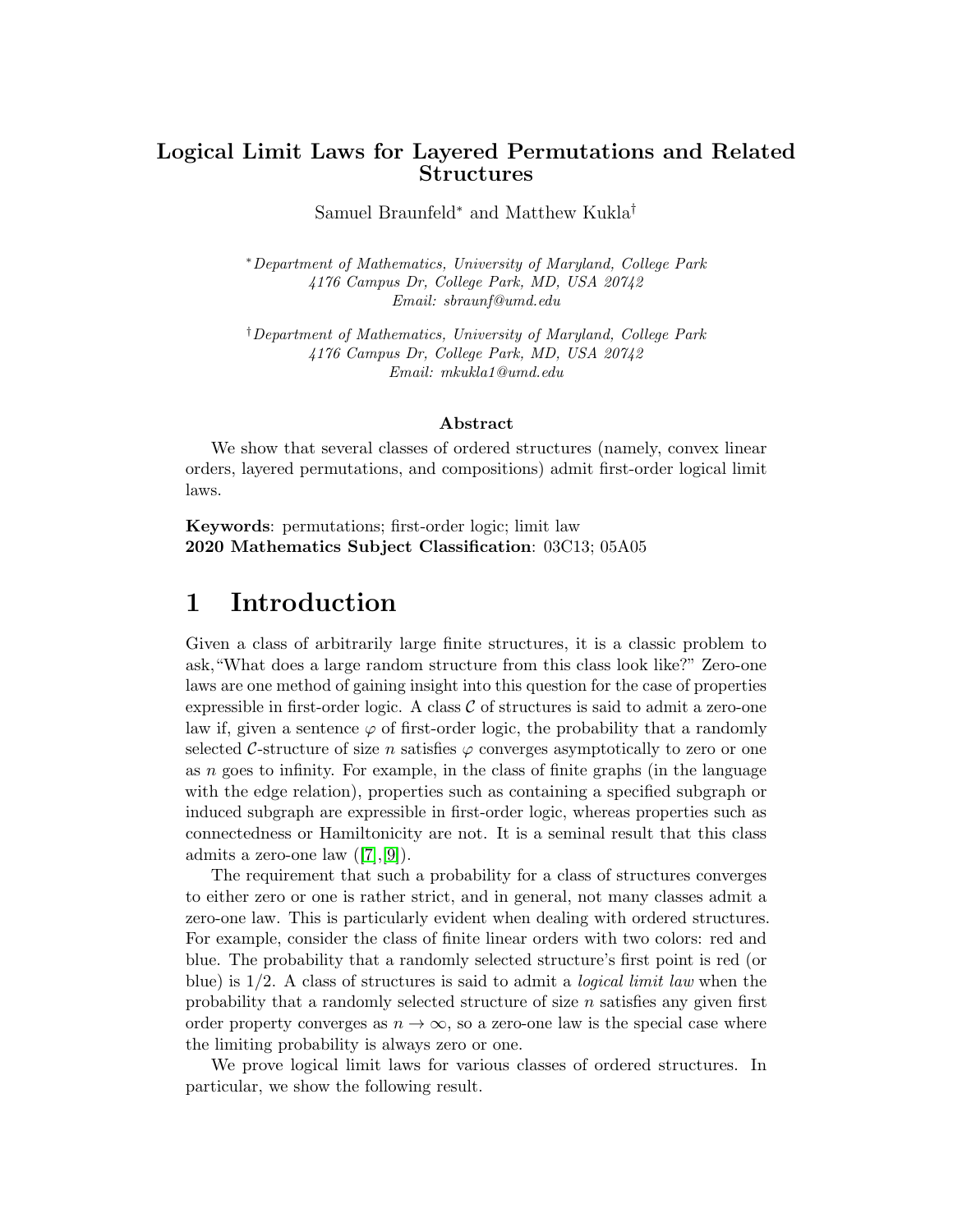**Theorem 1.1.** Convex linear orders and layered permutations admit both unlabeled and labeled limit laws. Compositions admit an unlabeled limit law.

We first prove a logical limit law for convex linear orders using an adaptation of Ehrenfeucht's proof for colored linear orders, which itself uses stationary states of Markov chains. We then use some basic definability results to transfer the limit law to layered permutations and compositions.

We now discuss some connections to previous work. First-order properties of finite permutations (when viewed as pairs of linear orders) were studied in [\[1\]](#page-11-0). There the existence of a zero-one law was disproven, and it was asked whether or not permutations could admit a logical limit law; the answer to this turns out to be negative as well (as shown in [\[8\]](#page-12-2)). However, there is a rich study of various permutation classes other than the class of all permutations, and we can also ask whether these admit logical limit laws, as has been done for various restricted graph classes (e.g [\[10\]](#page-12-3)). Layered permutations are a simple and well-studied example of such a permutation class.

In [\[5\]](#page-12-4), the limiting probability distributions of several properties are computed for random compositions (what we call "compositions," [\[5\]](#page-12-4) refers to as "preorders"). Our result complements this by showing that the limiting probability of any first-order property converges, although we do not describe any sort of limiting distribution.

## 2 Convex Linear Orders

**Definition 2.1.** The language of convex linear orders.  $\mathcal{L}$ , consists of two binary relations:  $\langle$  (a total order on points) and E (an equivalence relation).

A convex linear order is an  $\mathcal{L}\text{-}structure \mathfrak{C}$  such that E-classes are  $\lt$ -intervals (i.e., for  $x, y, z \in \mathfrak{C}$  with  $x \in y$  and  $x < z < y$ , it holds that  $z \in x, y$ ).

In this section, we prove a logical limit law for the class of all finite convex linear orders, closely following Ehrenfeucht's argument for colored linear orders as presented in Chapter 10 of [\[13\]](#page-12-5).

We denote the convex linear order with one point by  $\bullet$ .

### 2.1 Preliminaries

**Definition 2.2.** Let  $\mathfrak C$  be a convex linear order. Define  $\widehat{\mathfrak C}$  to be the convex linear order obtained by adding one additional point to the last class of  $\mathfrak{C}$ .

**Definition 2.3.** For convex linear orders  $\mathfrak{C}, \mathfrak{D}$ , define  $\mathfrak{C} \oplus \mathfrak{D}$  as the convex linear order placing  $\mathfrak{D}$  <-after  $\mathfrak{C}$ .

Clearly, the last class of any convex linear order either contains exactly one element or more than one element. This leads naturally to: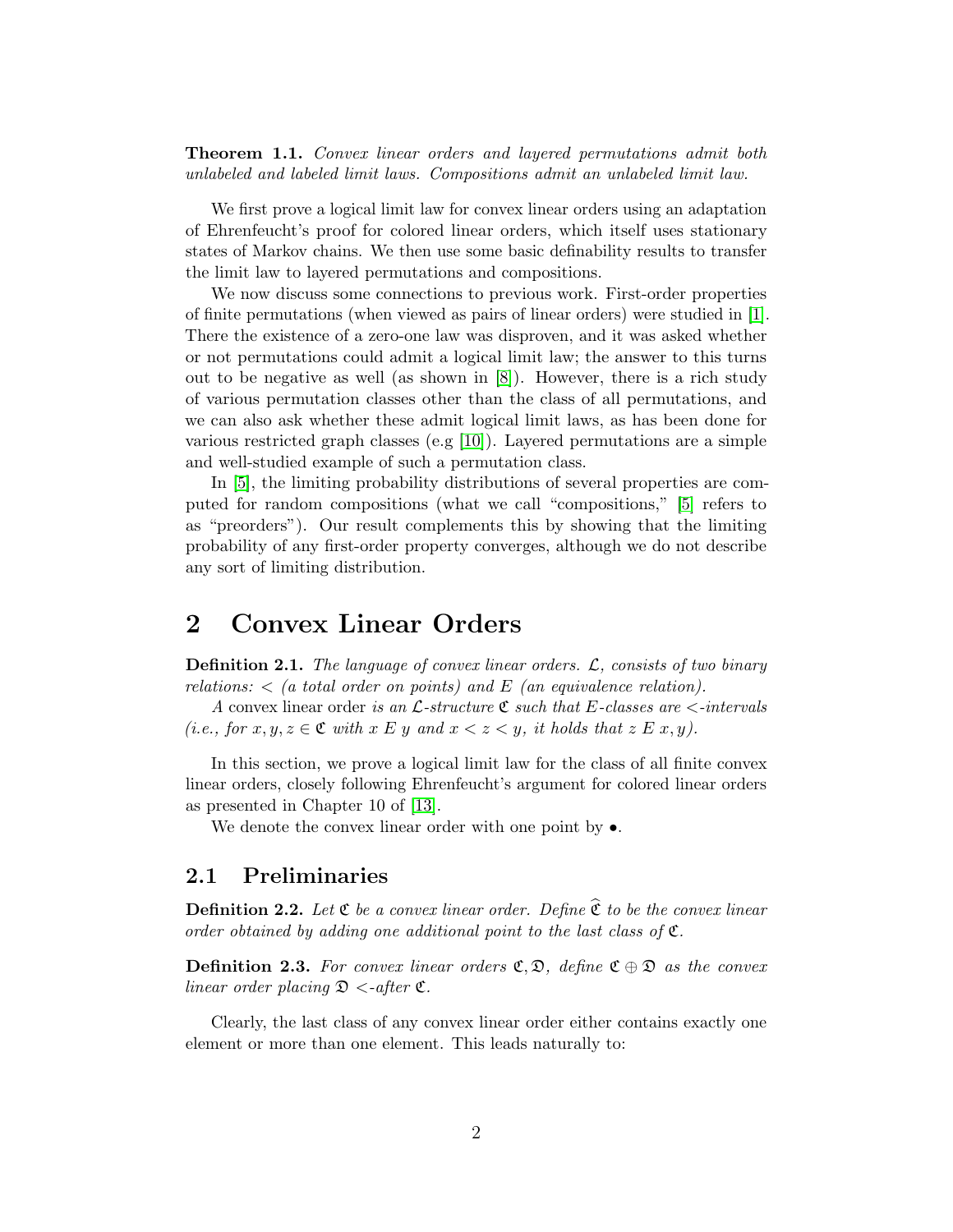<span id="page-2-0"></span>Lemma 2.4. Every finite convex linear order containing n points can be uniquely constructed by applying  $\overline{(-)}$  and  $-\oplus \bullet$  to  $\bullet$  repeatedly. This construction is done in  $n-1$  steps.

*Proof.* We proceed by induction. Let  $\mathfrak C$  be a convex linear order of size n. If  $n = 1, \mathfrak{C} \simeq \bullet.$ 

Now assume that for arbitrary n, any convex linear order of size  $n-1$  can be uniquely constructed from the operations above, in  $n-2$  steps. Let  $\mathfrak{B}$  be  $\mathfrak{C}$ with the  $\le$ -last point removed. Either the last class of  $\mathfrak C$  contains one point, or it contains more than one point. If the former is true, then  $\mathfrak{C} \simeq \mathfrak{B} \oplus \bullet$ . In this case,  $\mathfrak C$  cannot be obtained from (-) from a structure of size  $n-1$ , as the last class of  $\mathfrak C$  needs to contain exactly one point. If the latter is true, then  $\mathfrak C \simeq \mathfrak B$ , and cannot be obtained from applying  $-\oplus \bullet$  to a structure of size  $n-1$ . and cannot be obtained from applying  $-\oplus \bullet$  to a structure of size  $n-1$ .

From Lemma [2.4,](#page-2-0) we see that starting with • and randomly applying  $-\oplus \bullet$ and (-) (each with probability  $1/2$ ) n−1 times will uniformly randomly sample all possible convex linear orders of size n.

**Definition 2.5.** Suppose  $\mathfrak{A}$  and  $\mathfrak{B}$  are structures in a language consisting of binary relations  $R_1, \ldots, R_n$ . An Ehrenfeucht–Fraüssé game (sometimes referred to as a "back and forth game") of length k between  $\mathfrak A$  and  $\mathfrak B$  is a game between two players (referred to as Duplicator and Spoiler). In each round, Spoiler plays by selecting and marking a point on either structure. Duplicator responds by marking a corresponding point on the structure which Spoiler did not choose from. After k rounds, the points  $x_1, \ldots, x_k$  have been marked on  $\mathfrak{A}$ , and  $y_1, \ldots, y_k$  on **B**. Duplicator has won if the map sending each  $x_i$  to the corresponding  $y_i$  is an isomorphism (i.e.,  $x_1, \ldots, x_k, y_1, \ldots, y_k$  satisfy  $x_i R_\ell x_j \iff y_i R_\ell y_j$  for all  $i, j \in [k]$  and  $\ell \in [n]$ ). Otherwise, Spoiler has won.

The quantifier depth of a first order sentence counts the maximum depth of nested quantifiers. A formal definition via induction is found on page 16 of [\[13\]](#page-12-5).

**Theorem 2.6.** In the Ehrenfeucht–Fraüssé game of length k between  $\mathfrak{A}$  and  $\mathfrak{B}$ , Duplicator has a winning strategy iff  $\mathfrak{A}$  and  $\mathfrak{B}$  agree on all sentences of quantifier depth at most k.

Proof. A proof can be found in Section 2.3.1 of [\[13\]](#page-12-5) for the case of graphs; the general case follows an essentially identical argument.  $\Box$ 

We write  $\mathfrak{A} \equiv_k \mathfrak{B}$  when  $\mathfrak{A}$  and  $\mathfrak{B}$  agree on all sentences of quantifier depth at most k.

<span id="page-2-1"></span>**Lemma 2.7.** Let  $\mathfrak{M}, \mathfrak{M}, \mathfrak{M}'$  be convex linear orders such that  $\mathfrak{M} \equiv_k \mathfrak{N}$  and  $\mathfrak{M}' \equiv_k \mathfrak{N}'.$  Then,  $\mathfrak{M} \oplus \mathfrak{M}' \equiv_k \mathfrak{N} \oplus \mathfrak{N}'.$ 

*Proof.* We will show that in any Ehrenfeucht–Fraüssé game of length  $k$ , Duplicator has a winning strategy. Consider such a game between  $\mathfrak{M} \oplus \mathfrak{M}'$  and  $\mathfrak{N} \oplus \mathfrak{N}'$ . If Spoiler chooses any element in  $\mathfrak{M}$  (respectively,  $\mathfrak{M}'$ ), then Duplicator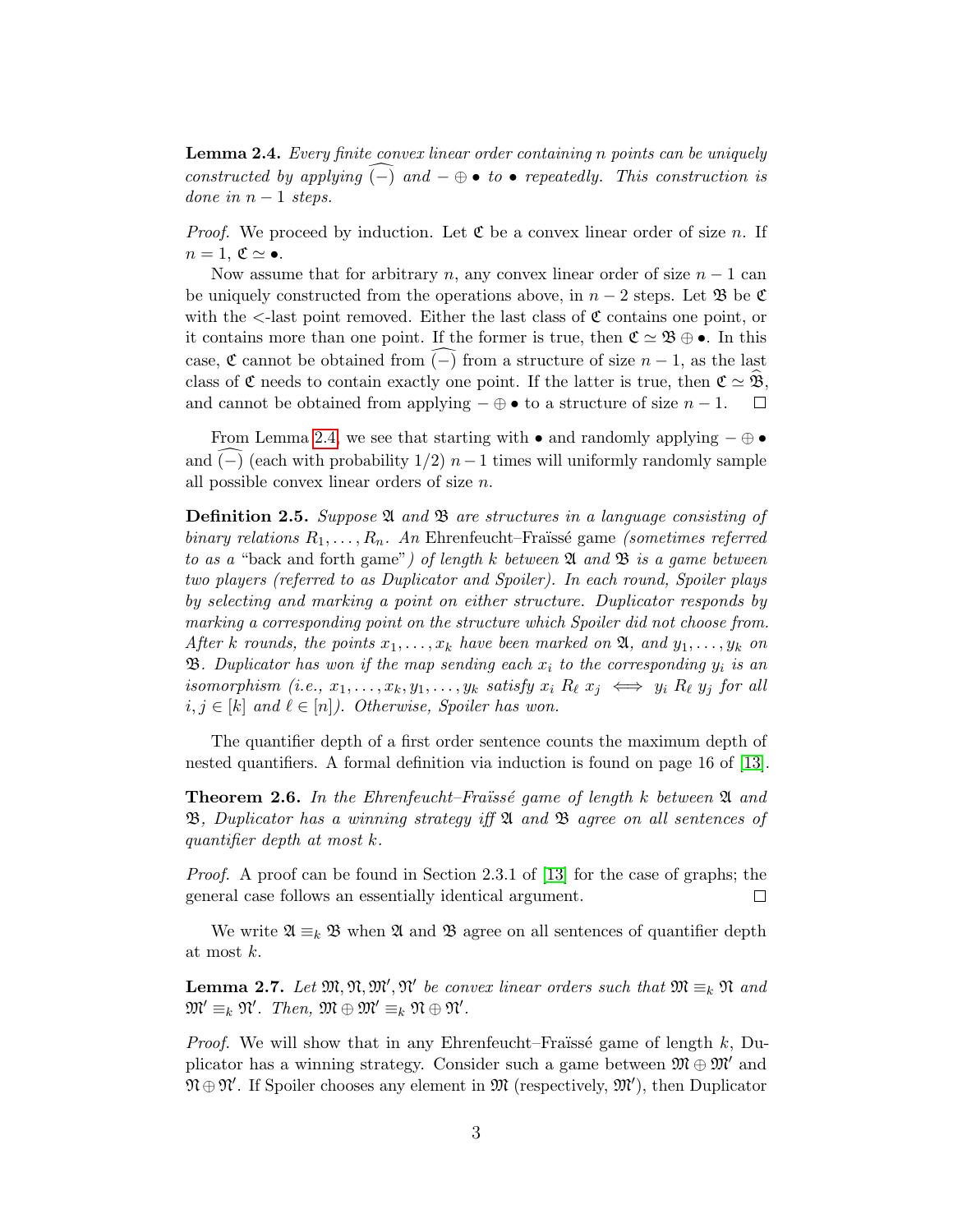responds as they would in a length k game between  $\mathfrak{M}$  and  $\mathfrak{N}$  (respectively, between  $\mathfrak{M}'$  and  $\mathfrak{N}'$ ), and vice-versa if Spoiler chooses a point in  $\mathfrak{N} \oplus \mathfrak{N}'$ . We will show this gives Duplicator a winning strategy in the Ehrenfeucht–Fraüssé game between  $\mathfrak{M} \oplus \mathfrak{M}'$  and  $\mathfrak{N} \oplus \mathfrak{N}'$ . Let  $A \subset \mathfrak{M}, A' \subset \mathfrak{M}', B \subset \mathfrak{N}, B' \subset \mathfrak{N}'$  be the elements chosen in the game. Then  $A \simeq B$  and  $A' \simeq B'$ . But it is easy to see that  $\oplus$  preserves isomorphism, so  $A \oplus A' \simeq B \oplus B'$ .  $\Box$ 

A very similar argument gives the following:

<span id="page-3-1"></span>Lemma 2.8. Suppose  $\mathfrak{M} \equiv_k \mathfrak{N}$ , then,  $\widehat{\mathfrak{M}} \equiv_k \widehat{\mathfrak{N}}$ .

*Proof.* We again show that in an Ehrenfeucht–Fraüssé game of length k, Duplicator has a winning strategy. For any move by Spoiler in  $\mathfrak{M}$  (or  $\mathfrak{N}$ ), Duplicator responds by playing as they would normally would in an Ehrenfeucht–Fraüsse game between  $\mathfrak{M}$  and  $\mathfrak{N}$ ; because  $\mathfrak{M} \equiv_k \mathfrak{N}$ , Duplicator always has a winning move in response to Spoiler for any such play. If Spoiler plays the last point in the last class of  $\mathfrak{\hat{M}}$  or  $\mathfrak{\hat{N}}$  (that is, the point added by (–)), Duplicator can always respond with the corresponding point at the end of  $\widehat{\mathfrak{N}}$  or  $\widehat{\mathfrak{M}}$ . Hence, Duplicator has a response for any of Spoiler's moves in a length  $k$  Ehrenfeucht–Fraüssé game between  $\mathfrak{M}$  and  $\mathfrak{N},$  so  $\mathfrak{M} \equiv_k \mathfrak{N}$ .  $\Box$ 

<span id="page-3-0"></span>**Lemma 2.9.** For two finite linear orders  $N, M$  having n and m points respectively,  $N \equiv_k M$  iff  $n = m$  or  $n, m \geq 2^k - 1$ .

 $\Box$ 

Proof. This is Lemma 2.6.3 in [\[13\]](#page-12-5).

<span id="page-3-2"></span>**Lemma 2.10.** For a convex linear order  $\mathfrak{M}$  and  $k \in \mathbb{N}$ , there exists  $\ell \in \mathbb{N}$  such that for all  $s, t > \ell$ ,

$$
\bigoplus_s \mathfrak{M} \equiv_k \bigoplus_t \mathfrak{M}
$$

*Proof.* We reduce this to a case of the previous lemma. Let  $\ell = 2^{k-1}$ . Let  $O_s$  be a linear order with s points, each corresponding to a copy of  $\mathfrak{M}$  in  $\bigoplus_s \mathfrak{M}$ , and define  $O_t$  likewise for  $t$  and  $\bigoplus_t \mathfrak{M}$ . In an Ehrenfeucht–Fraïssé game of length  $k$ between  $\bigoplus_s \mathfrak{M}$  and  $\bigoplus_t \mathfrak{M}$ , we will show that Duplicator has a winning strategy. If Spoiler picks a point in the *i*th copy of  $\mathfrak{M}$  in  $\bigoplus_{s}\mathfrak{M}$ , we view this as Spoiler picking the *i*th point in  $O_s$  if it were playing a length-k Ehrenfeucht–Fraüssé game between  $O_s$  and  $O_t$ . By Lemma [2.9,](#page-3-0) Duplicator has a response in  $O_t$ ; suppose this response is the  $j$ th point. To have a winning strategy in the Ehrenfeucht–Fraïssé game between  $\bigoplus_s \mathfrak{M}$  and  $\bigoplus_t \mathfrak{M}$ , Duplicator can select the same point in  $\mathfrak{M}$  which Spoiler selected, but in the *j*th copy of  $\mathfrak{M}$  in  $\bigoplus_t \mathfrak{M}$ .  $\Box$ 

### 2.2 The limit law

It is in general important to note the distinction between labeled and unlabeled limit laws, which count structures of size  $n$  differently. Labeled limit laws count all possible structures over the universe  $\{1, \ldots, n\}$  as  $n \to \infty$ , whereas unlabeled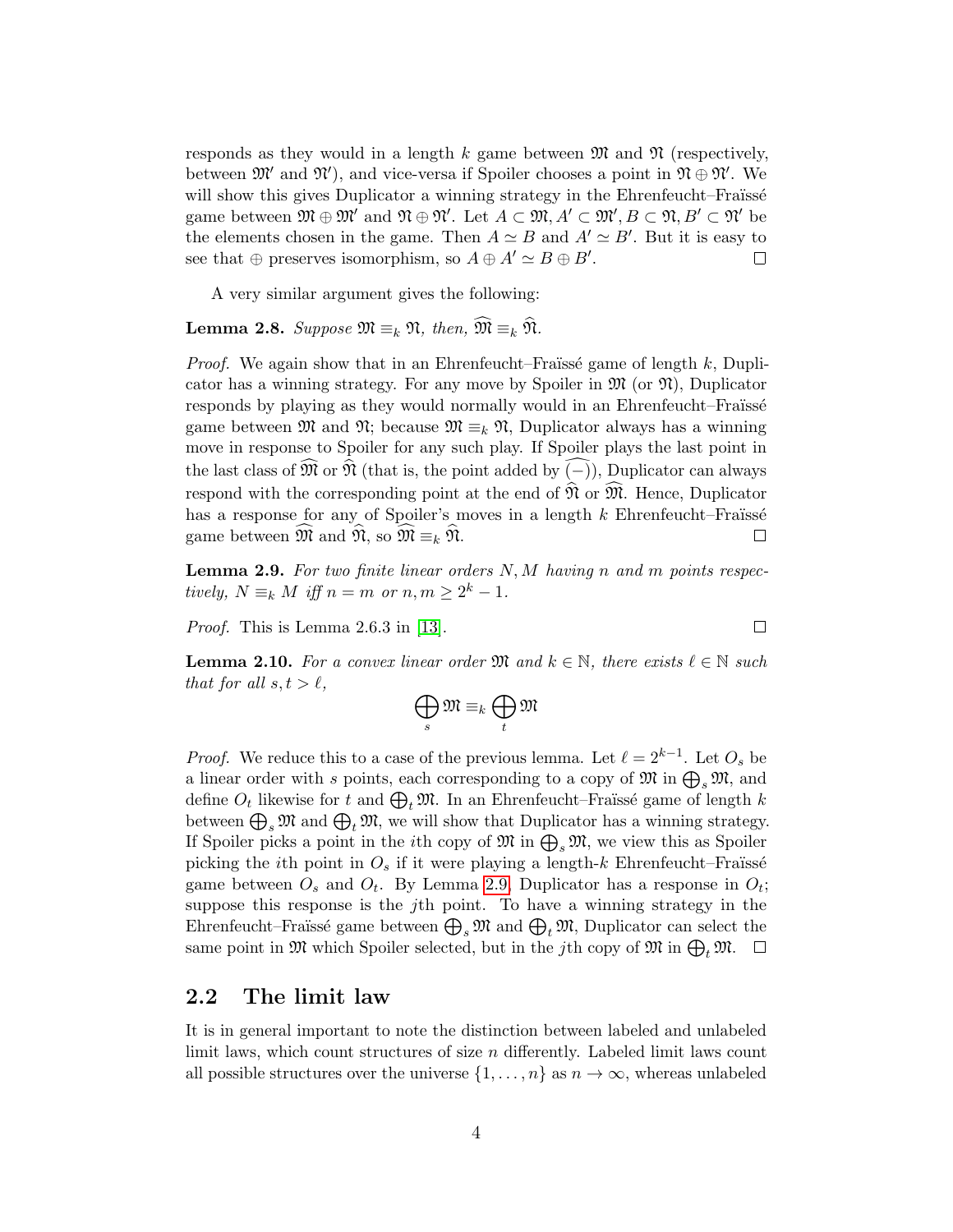limit laws count all structures up to isomorphism over  $\{1, \ldots, n\}$ . In general, a labeled limit law for a given class does not imply an unlabeled limit law for the class, and vice-versa. However, as finite linearly ordered structures have no nontrivial automorphisms, labeled and unlabeled limit laws are equivalent. Thus we will not distinguish between them in the section or the next.

Given a first-order sentence  $\varphi$  having quantifier rank k, we compute the limiting probability of  $\varphi$  by associating to it a Markov chain  $M_{\varphi}$ . For a  $\equiv_k$ -class of convex linear orders C, and for some/any  $\mathfrak{M} \in C$ , we make the following definitions.  $C \oplus \bullet := [\mathfrak{M} \oplus \bullet]_{=_k}$ 

and

$$
\widehat{C}:=\left[\widehat{\mathfrak{M}}\right]_{\equiv_k}
$$

These operations are well-defined, as any choice of  $\mathfrak{M}$  yields a  $\equiv_k$ -equivalent result by Lemmas [2.7](#page-2-1) and [2.8.](#page-3-1)

The states of  $M_{\varphi}$  are  $\equiv_k$ -classes of  $\mathcal{L}$ -structures (where k is the quantifier depth of  $\varphi$ ); there are finitely many of such classes, by Theorem 2.2.1 of [\[13\]](#page-12-5). For a  $\equiv_k$ -class C, there are two possible transitions out of C: one to  $C \oplus \bullet$ , and one to  $\hat{C}$ , each having probability 1/2. The starting state of  $M_{\varphi}$  is • (we slightly abuse notation by writing • to also mean  $[\bullet]_{\equiv_k}$ ).

**Definition 2.11.** A Markov chain M is fully aperiodic if there do not exist disjoint sets of M-states  $P_0, P_1, \ldots, P_{d-1}$  for some  $d > 1$  such that for every state in  $P_i$ ,  $M_{\varphi}$  transitions to a state in  $P_{i+1}$  with probability 1 (with  $P_{d-1}$ transitioning to  $P_0$ ), i.e every state is aperiodic.

We next state a variant of the fundamental theorem of Markov chains which does not assume irreducibility.

<span id="page-4-0"></span>Proposition 2.12. Let M be a finite, fully aperiodic Markov chain with initial state S, and let  $Pr^{n-1}(S, Q)$  denote the probability that M is in state Q after  $n-1$  steps. Then, for any  $Q$ ,  $\lim_{n\to\infty} Pr^{n-1}(S,Q)$  converges.

*Proof.* This is contained in the discussion following Theorem 0.3.1 of [\[12\]](#page-12-6).  $\Box$ 

**Lemma 2.13.** For any first-order sentence  $\varphi$ ,  $M_{\varphi}$  is fully aperiodic.

*Proof.* Suppose  $M_{\varphi}$  were not fully aperiodic. Then, there would exist disjoint sets of M-states ( $\equiv_k$ -classes)  $P_0, P_1, \ldots, P_{d-1}$  for some  $d > 1$  such that for every state in  $P_i$ ,  $M_{\varphi}$  transitions to a state in  $P_{i+1}$  with probability 1 (with  $P_{d-1}$ transitioning to  $P_0$ ). Write  $i \bullet$  to mean  $\bigoplus_i \bullet$ . Thus, for any  $Q \in P_0$ ,  $Q \oplus i \bullet$  is in  $P_0$  iff d | i. But by Lemma [2.7](#page-2-1) and Lemma [2.10,](#page-3-2)  $Q \oplus i \bullet \equiv_k Q \oplus (i+1) \bullet$  for sufficiently large *i*, contradicting this claim.

Theorem 2.14. Convex linear orders admit a logical limit law.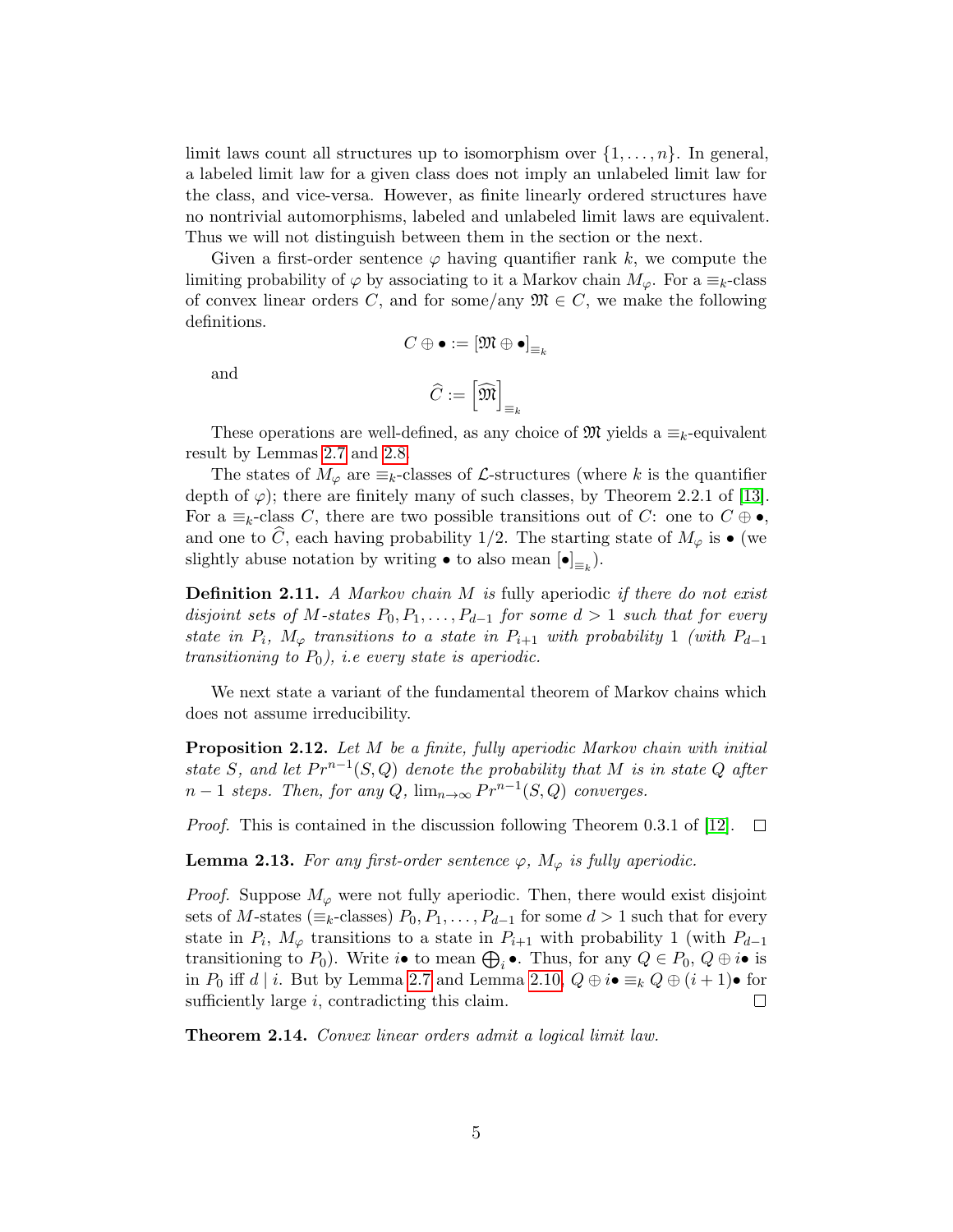*Proof.* Fix a first-order sentence  $\varphi$ , and consider the Markov chain  $M_{\varphi}$ . For each state S in  $M_{\varphi}$ , either each structure in S satisfies  $\varphi$  or no structures in S satisfy  $\varphi$ . Let  $S_{\varphi}$  denote the set of states in  $M_{\varphi}$  for which all structures in that state satisfy  $\varphi$ . By the fact that  $(-)$  and  $-\oplus \bullet$  are well-defined on  $\equiv_k$ -classes (it does not matter which structure in the class is chosen), we can view moving  $n-1$  steps in  $M_{\varphi}$  as starting with any structure in the current state, applying  $(-)$  or  $-\oplus \bullet$  to it  $n-1$  times, and taking the resulting  $\equiv_k$ -class at the end. Thus by the comment after Lemma [2.4,](#page-2-0) moving  $n-1$  steps from the starting state  $\bullet$  is the same as uniformly randomly picking a size *n* structure and then taking its  $\equiv_k$ -class. Therefore, the probability that after *n* steps, the chain is in a state of  $S_{\varphi}$  is same as probability that uniformly randomly selected structure of size *n* satisfies  $\varphi$ . So it suffices to show that  $\lim_{n\to\infty}\sum_{Q\in S_{\varphi}}Pr^{n-1}(\bullet, Q)$ converges. Because  $M_{\varphi}$  has finitely many states,

$$
\lim_{n \to \infty} \sum_{Q \in S_{\varphi}} Pr^{n-1}(\bullet, Q) = \sum_{Q \in S_{\varphi}} \lim_{n \to \infty} Pr^{n-1}(\bullet, Q)
$$

It now suffices to show that  $\lim_{n\to\infty} Pr^n(\bullet, Q)$  exists for every state Q of  $M_{\varphi}$ . But this follows from Proposition [2.12.](#page-4-0)  $\Box$ 

# 3 Layered Permutations

Permutations can be viewed as structures in a language with two linear orders,  $\langle 1, \langle 2, \rangle$ . The order  $\langle 1 \rangle$  gives the unpermuted order of the points (before applying the permutation) and  $\leq_2$  describes the points in permuted order. An embedding of one such structure into another then corresponds to the usual notion of pattern containment.

The properties of permutations expressible by a first-order sentence in this language are explored in Section 3 of [\[1\]](#page-11-0). These include the containment and avoidance of (generalized) patterns, concepts related to the substitution decomposition, and sortability properties such as k-stack sortability.

**Definition 3.1.** Given a permutation P, a block is a maximal subset  $B \subset P$ that is an interval with respect to  $\lt_1$  and  $\lt_2$ , and is monotone.

A layered permutation consists of increasing blocks of decreasing permutations.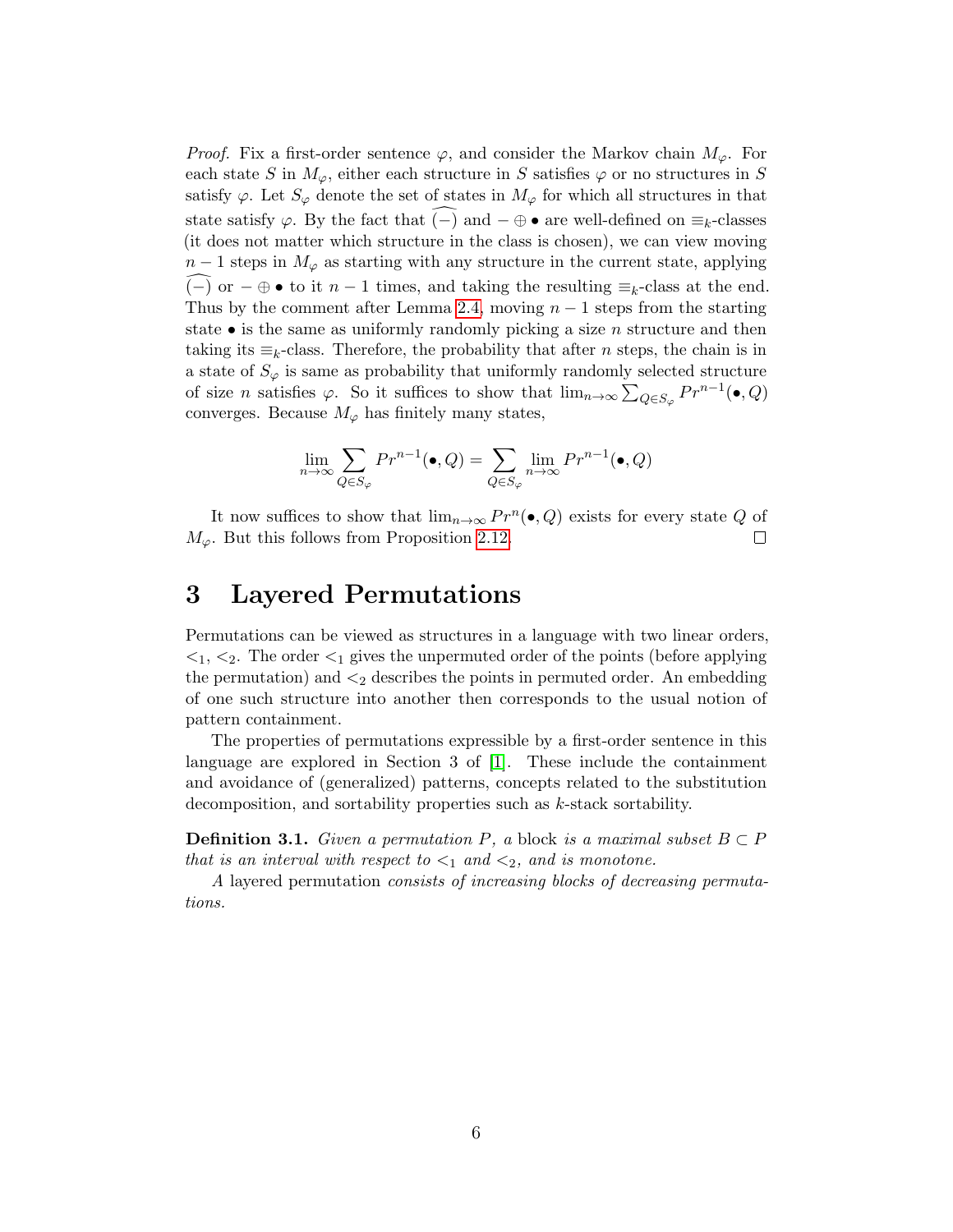Figure 1: Illustration of a layered permutation. From left to right,  $\lt_1$  is increasing; from bottom to top,  $\lt_2$  is increasing.



Note that in a layered permutation, two points are in the same block iff  $\leq_1$ and  $\lt_2$  disagree between them.

In many cases, it is useful to transfer a logical limit law on one class of structures to another class of similar structures. This is possible when the following interdefinability condition is satisfied. (This is surely well-known, but we could not find an explicit statement.)

#### <span id="page-6-1"></span>Definition 3.2. (Uniform Interdefinability)

Let  $\mathcal{L}_0$ ,  $\mathcal{L}_1$  be languages, and  $\mathcal{C}_0$ ,  $\mathcal{C}_1$  be classes of finite  $\mathcal{L}_0$ ,  $\mathcal{L}_1$  structures respectively, with a common domain of  $[n] = \{1, \dots, n\}$ .  $\mathcal{C}_0$  and  $\mathcal{C}_1$  are said to be uniformly interdefinable if there exists a map  $f_I : C_0 \to C_1$  (which is a bijection on structures of size n, for all n), along with formulae  $\varphi_{R_{0,i}}, \varphi_{R_{1,i}}$  for each relation  $R_{0,i}$  in  $\mathcal{L}_0$  and  $R_{1,i}$  in  $\mathcal{L}_1$  respectively such that, for each  $\mathfrak{M}_0$  in  $\mathcal{C}_0$  and  $\mathfrak{M}_1$  in  $\mathcal{C}_1$ :

- $\mathfrak{M}_0 \models R_{0,i}(\bar{x}) \iff f_I(\mathfrak{M}_0) \models \varphi_{R_{0,i}}(\bar{x})$
- $\mathfrak{M}_1 \models R_{1,i}(\bar x) \iff f_I^{-1}$  $\mathcal{C}_I^{-1}(\mathfrak{M}_1) \models \varphi_{R_{1,i}}(\bar{x})$

Although uniform interdefinability may appear to be asymmetric, it is in fact a symmetric relation, using that  $f_I$  is bijective.

<span id="page-6-0"></span>**Lemma 3.3.** Let  $\mathcal{L}_0$ ,  $\mathcal{L}_1$  be languages,  $\mathcal{C}_0$ ,  $\mathcal{C}_1$  classes of  $\mathcal{L}_0$ ,  $\mathcal{L}_1$ -structures respectively, f a map from the set of  $\mathcal{L}_0$ -structures to the set of  $\mathcal{L}_1$ -structures, and g a map from the set of  $\mathcal{L}_0$ -sentences to the set of  $\mathcal{L}_1$ -sentences such that, for any  $C_0$ -structure  $\mathfrak{M}$  and  $\mathcal{L}_0$ -sentence  $\varphi$ :

- 1.  $\mathfrak{M} \models \varphi \iff f(\mathfrak{M}) \models q(\varphi)$
- 2. f is a bijection between  $C_0$  and  $C_1$  structures of size n
- 3. The class  $C_1$  admits a logical limit law

Then,  $C_0$  admits a logical limit law as well.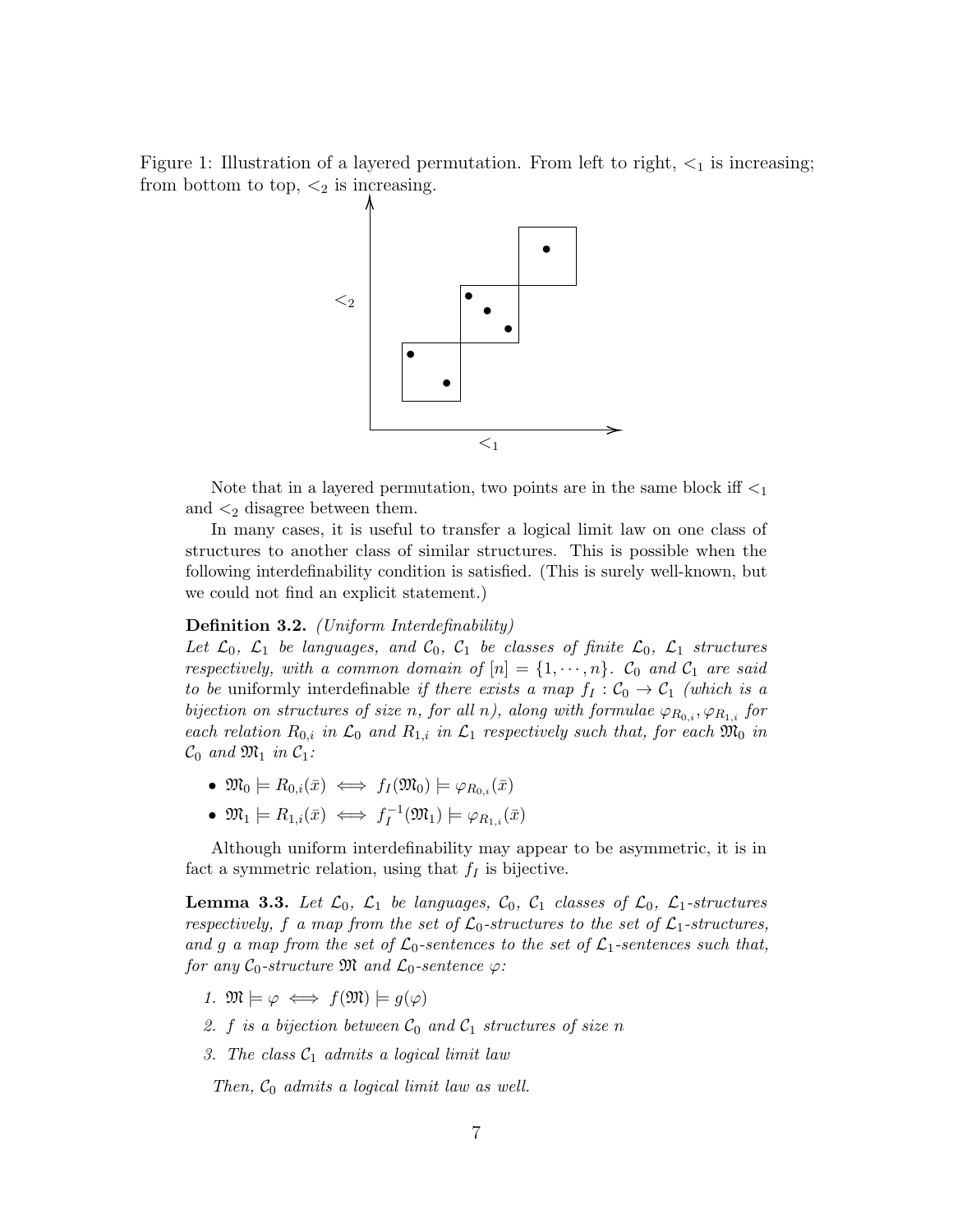*Proof.* Let  $\varphi$  be a sentence in  $\mathcal{L}_0$  and  $a_0$  the number of  $\mathcal{C}_0$ -structures of size n satisfying  $\varphi$ . Likewise, let  $a_1$  be the number of  $\mathcal{L}_1$ -structures of size n which satisfy  $g(\varphi)$ . For a randomly selected  $\mathcal{C}_0$ -structure  $\mathfrak{M}$  (of size n), the probability that  $\mathfrak{M} \models \varphi$  is  $\frac{a_0}{|\mathcal{C}_0|}$ , and the probability that  $f(\mathfrak{M}) \models g(\varphi)$  in  $\mathcal{C}_1$  is  $\frac{a_1}{|\mathcal{C}_1|}$ . Since f is a bijection on structures of size n, we have that  $|\mathcal{C}_1| = |\mathcal{C}_0|$  and together with (1), that  $a_1 = a_0$ . Hence, the probabilities are equal for any  $\varphi$ ; because  $\mathcal{C}_1$ admits a limit law,  $C_0$  admits a limit law as well.  $\Box$ 

<span id="page-7-0"></span>**Lemma 3.4.** Let  $C_0$ ,  $C_1$  be uniformly interdefinable classes of  $C_0$ ,  $C_1$  structures. If  $C_1$  admits a logical limit law,  $C_0$  admits one as well.

*Proof.* We show that the maps f, g exist as in Lemma [3.3.](#page-6-0) Take  $f = f_I$ and g as the map which sends an  $\mathcal{L}_0$  sentence to the  $\mathcal{L}_1$  sentence where each occurrence of  $R_{0,i}$  is replaced by  $\varphi_{R_{0,i}}$ . Given a  $C_0$ -structure  $\mathfrak{M}_0$  and an atomic  $\mathcal{L}_0$ - formula  $\varphi(\bar{x})$ , and a tuple  $\bar{m} \subset \mathfrak{M}_0$ , we have  $\mathfrak{M}_0 \models \varphi(\bar{m}) \iff f_I(\mathfrak{M}_0) \models$  $g(\varphi)(\bar{m})$  by the definition of uniform interdefinability. When  $\varphi$  is nonatomic, the same statement follows from a standard induction on the complexity of  $\varphi$ . Furthermore, by Definition [3.2,](#page-6-1)  $f_I$  is a bijection on structures of size n, and therefore,  $f_I, g$  are as desired.  $\Box$ 

Let  $\mathcal{L}_0 = \{ \langle 1, \langle 2 \rangle \}$  and  $\mathcal{L}_1 = \{ E, \langle \rangle \}$  denote the languages of layered permutations and convex linear orders respectively, and let  $C_0$ ,  $C_1$  classes of isomorphism types of  $\mathcal{L}_0$ ,  $\mathcal{L}_1$ -structures respectively. We define a map from layered permutations to convex linear orders which sends blocks of a layered permutation to convex equivalence classes, and points in each block of a layered permutation to points in the same equivalence class such that  $\langle 1 \rangle$  agrees with  $\langle$  (see Figure 2). Formally, this is a map  $f_1: \mathcal{C}_0 \to \mathcal{C}_1$  is defined such that for  $\mathfrak{M}_0$  in  $\mathcal{C}_0$  and  $\mathfrak{M}_1$  in  $C_1$ :

- $f_I(\mathfrak{M}_0) \models a \lt b \iff \mathfrak{M}_0 \models a \lt_1 b$
- $f_I(\mathfrak{M}_0) \models a \to b \iff \mathfrak{M}_0 \models (a <_1 b \land a >_2 b) \lor (b <_1 a \land b >_2 a)$

The relations  $\lt_1$ ,  $\lt_2$  in the language of layered permutations are rewritten in the language of convex equivalence relations using the following rules on atomic formulas:

- $\varphi_{\leq 1} : a \leq_1 b \leadsto a \leq b$
- $\varphi_{\leq_2} : a \leq_2 b \leadsto (a \mathrel{E} b \land b \lt a) \lor (\neg (a \mathrel{E} b) \land a \lt b)$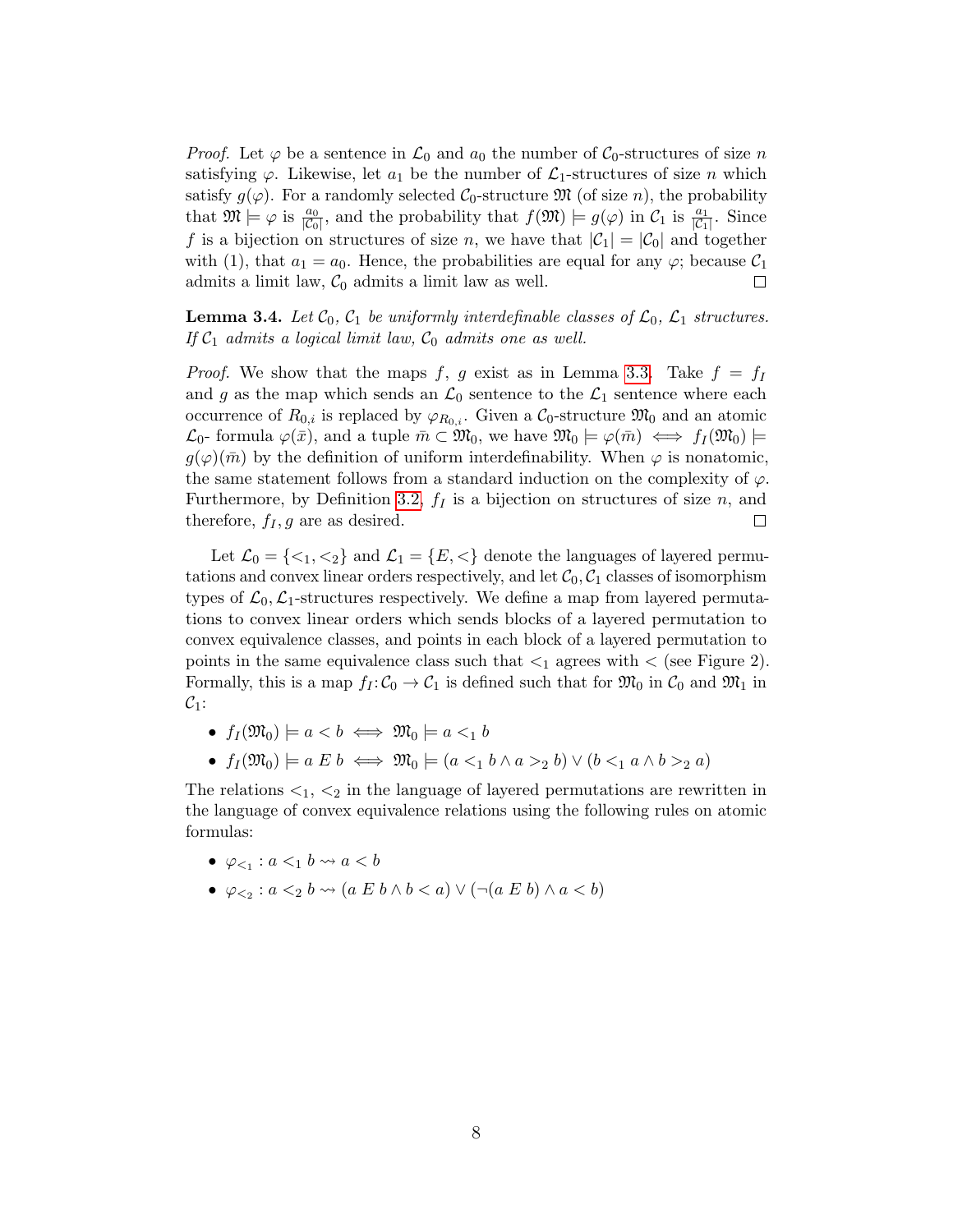

Figure 2: Illustration of the map  $f_I$ . Blocks of the layered permutation  $\mathfrak{M}_0$  are mapped to equivalence classes of  $f_I(\mathfrak{M}_0)$ , and points are mapped in an order-preserving manner.

It is perhaps clear from Figure 2 that convex linear orders and layered permutations are uniformly interdefinable, but we now verify the details.

<span id="page-8-0"></span>Lemma 3.5. Layered permutations and convex linear orders are uniformly interdefinable.

Proof. A finite layered permutation is determined, up to isomorphism, by the number of points in each of its blocks; likewise, a finite convex linear order is determined in the same manner by the number of points in each equivalence class. Because the map f sends blocks of  $\mathfrak{M}_0$  to equivalence classes of  $f(\mathfrak{M}_0)$ of the same size,  $f$  is injective. The number of possible size  $n$  convex linear orders is equal to the number of size n layered permutations (because every block structure is allowed), therefore,  $f$  is bijective as well.

Let  $\mathfrak{M}_0$ ,  $\mathfrak{M}'_0$  be two  $\mathcal{C}_0$  -structures (layered permutations) with  $f(\mathfrak{M}_0) = f(\mathfrak{M}'_0)$ . From the definition of  $\lt_1$ , it is clear that

$$
\mathfrak{M}_0 \models a \lt_1 b \iff f(\mathfrak{M}_0) \models a \lt b
$$

We verify

$$
\mathfrak{M}_0 \models a \langle b \iff f(\mathfrak{M}_0) \models (a \ E \ b \land b \langle a \rangle \lor (\neg a \ E \ b \land a \langle b \rangle)
$$

(⇒) Suppose a and b are in the same block, then, because  $\mathfrak{M}_0$   $\models a <_2 b$ , we have that  $\mathfrak{M}_0 \models b \leq_1 a$ , so  $f(\mathfrak{M}_0) \models b \leq a$  (because the orders  $\leq_1$  and  $\leq$  agree). When a and b are in different blocks,  $f(\mathfrak{M}_0) \models \neg a \mathcal{L} b$ ; furthermore, because  $\mathfrak{M}_0 \models a \leq_2 b$ , and a, b are in different blocks,  $\mathfrak{M}_0 \models a \leq_1 b$ , so  $f(\mathfrak{M}_0) \models a \leq b$ .

 $(\Leftarrow)$  First suppose a and b are in the same equivalence class. Then,  $f(\mathfrak{M}_0)$   $\models$  $b < a$  and  $\mathfrak{M}_0 \models b <_1 a$ . Because a, b are in the same class, they are in the same block of  $\mathfrak{M}_0$ . Since  $\mathfrak{M}_0 \models b <_1 a$  and a, b are in the same block, we have  $\mathfrak{M}_0 \models a \leq_2 b.$ 

When a and b are in different equivalence classes,  $a < b$  in  $\mathfrak{M}_0$ , so  $a <_1 b$  in  $\mathfrak{M}_1$ . Since a and b are in classes and thus different blocks, the orders  $\leq_1$  and  $\langle 2 \rangle$  agree, giving  $a \langle 2 \rangle b$ .

 $\Box$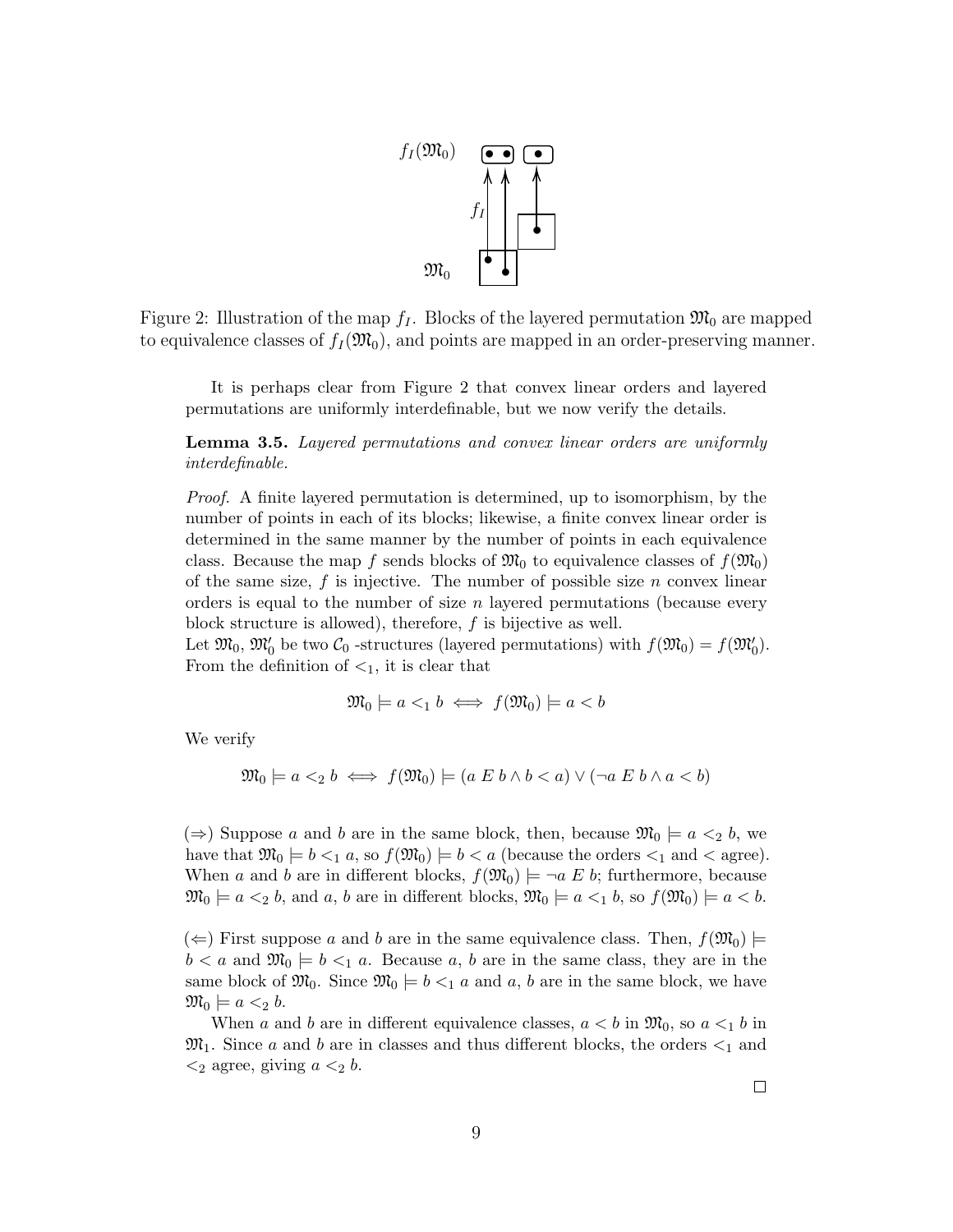#### <span id="page-9-0"></span>Theorem 3.6. Layered permutations admit a logical limit law.

Proof. By Lemma [3.5,](#page-8-0) layered permutations are uniformly interdefinable with convex linear orders. Because convex linear orders admit a logical limit law, layered permutations admit one as well by Lemma [3.4.](#page-7-0)  $\Box$ 

Zero-one laws have been extensively studied in the context of homogeneous structures, in the sense of  $[6]$ . The homogeneous permutations are classified in  $[6]$ , and Theorem [3.6](#page-9-0) completes the picture of their logical limit laws. The increasing and decreasing permutations are uniformly interdefinable with linear orders, and so admit a zero-one law (e.g., see Section 2.6.2 of [\[13\]](#page-12-5)), while the class of all permutations doesn't admit a logical limit law by [\[8\]](#page-12-2). The remaining classes are the layered and "skew layered" permutations (consisting of decreasing blocks of increasing permutations), which are uniformly interdefinable by replacing  $\lt_2$ with its reverse.

## 4 Compositions

Informally, a composition consists of an equivalence relation E along with a linear order  $\prec_1$  on E-classes (but not on points of the classes themselves). This description naturally corresponds to a composition of  $n$  in the usual sense, i.e. an ordered tuple of positive integers summing to  $n$ , and the embeddability order agrees with the order on compositions in the usual sense given in [\[3\]](#page-12-8).

Compositions can be obtained from convex linear orders by forgetting the order between points within the same E-class. We formalize this by passing through the following notion of fractured orders.

Let  $\mathcal{L}_0 = \{E, \langle \rangle\}$  be the language of convex linear orders as before. Define a language  $\mathcal{L}_1 = \{E, \prec_1, \prec_2\}$  consisting of three relation symbols (an equivalence relation and two partial orders), and let the reduct  $\mathcal{L}_2 \subset \mathcal{L}_1$  be given by  $\mathcal{L}_2 = \{E, \prec_1\}.$  In a fractured order, we start with a convex linear order  $\lt$ and break it into two parts:  $\prec_1$  between E-classes, and  $\prec_2$  within E-classes. Formally, we define the class of finite fractured orders  $\mathcal F$  to be the class of  $\mathcal{L}_1$ -structures satisfying:

- 1.  $\prec_1$ ,  $\prec_2$  are partial orders
- 2. E is an equivalence relation
- 3. Distinct points a, b are  $\prec_1$ -comparable iff they are not E-related
- 4. Distinct points a, b are  $\prec_2$ -comparable iff they are E-related
- 5.  $a E a', a \prec_1 b \Rightarrow a' \prec_1 b$  (convexity)

Although  $\prec_1$  is a partial order on points, Axioms 3 and 5 say it is essentially equivalent to a linear order on E-classes. So, compositions may be defined formally as  $\mathcal{L}_2$ -reducts of fractured orders. To show that compositions admit a logical limit law, we show that fractured orders are uniformly interdefinable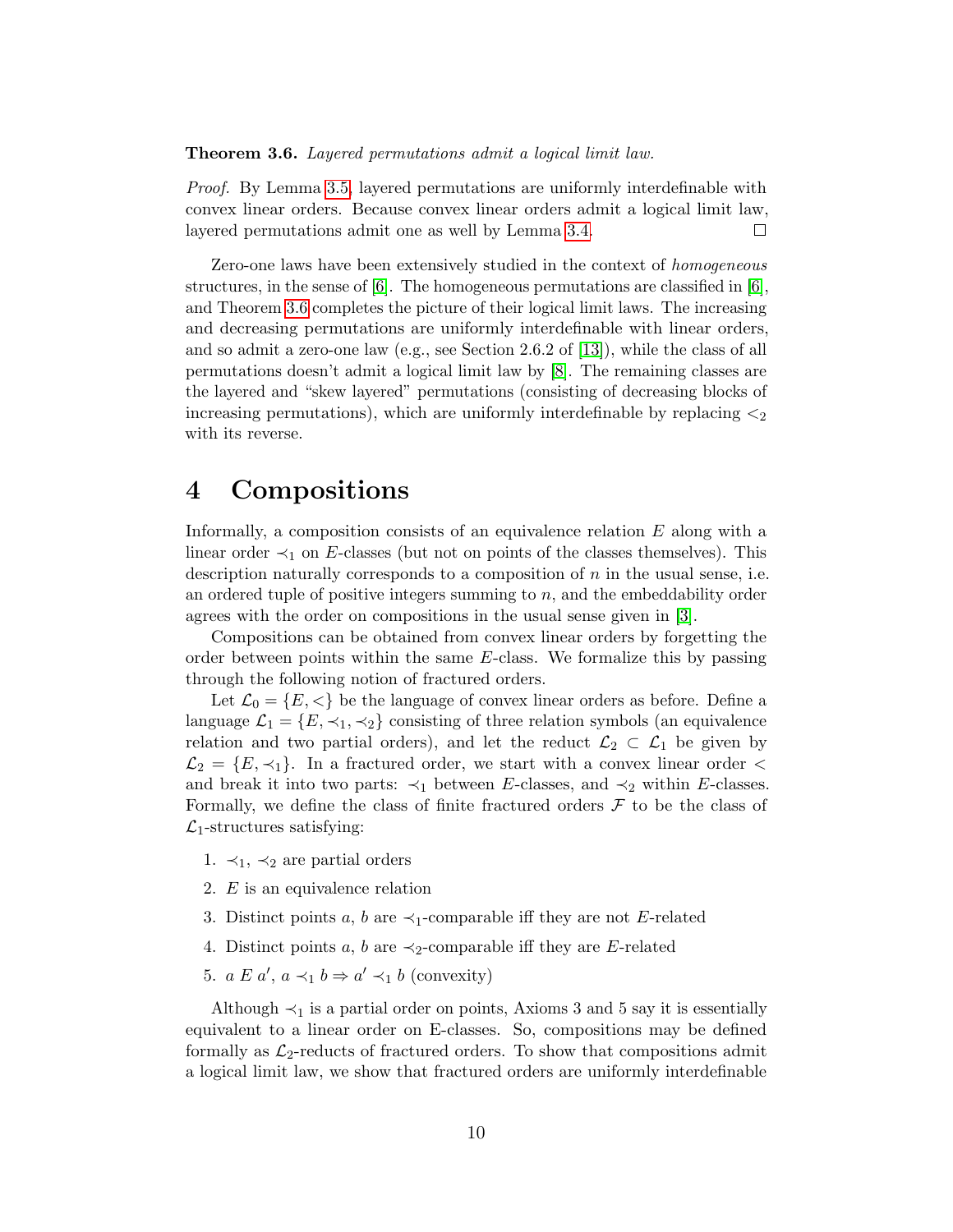with convex linear orders, and that any composition admits a unique expansion to a fractured order.

<span id="page-10-0"></span>Lemma 4.1. Convex linear orders and finite fractured orders are uniformly interdefinable.

*Proof.* Define a map  $f_I : \mathcal{F} \to \mathcal{C}_0$  such that:

- $\mathfrak{M}_1 \models a \mathrel{E} b \iff f_I(\mathfrak{M}_1) \models a \mathrel{E} b$
- $\mathfrak{M}_1 \models a \prec_1 b \iff f_I(\mathfrak{M}_1) \models \neg a \mathrel{E} b \land a \lt b$
- $\mathfrak{M}_1 \models a \prec_2 b \iff f_I(\mathfrak{M}_1) \models a \mathbb{E} b \land a \lt b$

The order  $\lt$  is total and convex by Axioms 3 and 4 in the definition of  $\mathcal{F}$ . Both convex linear orders and compositions are determined (up to isomorphism) by the number of points in each class, therefore the number of fractured orders of size *n* is equal to the number of convex linear orders of size *n*. Because  $f_I$ preserves E-classes, it is injective, and therefore a bijection on structures of size  $\boldsymbol{n}.$  $\Box$ 

<span id="page-10-1"></span>**Lemma 4.2.** Let  $\mathcal{L}$  be a language and  $\mathcal{L}'$  a reduct of  $\mathcal{L}$ . Given a class  $\mathcal{C}$  of  $\mathcal{L}$ -structures which admits a logical limit law, any class  $\mathcal{C}'$  of  $\mathcal{L}'$ -structures which expand uniquely to C-structures also admits a logical limit law.

*Proof.* The map f is taken to be the map sending a structure in  $\mathcal{C}'$  to its unique expansion in  $\mathcal C$ . Because this expansion is unique,  $f$  is bijective on structures of size *n* for all *n*. We take *g* to be the identity map on formulas (as  $\mathcal{L}'$  is a reduct of  $\mathcal{L}$ ). Then these maps satisfy the requirements of Lemma [3.3.](#page-6-0)  $\Box$ 

Lemma 4.3. Every composition expands uniquely to a fractured order, up to isomorphism.

Proof. There is a unique way (up to isomorphism) to linearly order each E-class individually. Because ordering these classes determines  $\prec_2$ , there is a unique (up to isomorphism) way to define  $\prec_2$  on any composition, expanding it to a fractured order.  $\Box$ 

Theorem 4.4. Compositions admit an unlabeled logical limit law.

Proof. By Lemma [4.1,](#page-10-0) fractured orders are uniformly interdefinable with convex linear orders (which admit an unlabeled logical limit law). Because every unlabeled composition expands uniquely to a fractured order, by Lemma [4.2](#page-10-1) we have an unlabeled limit law for compositions.  $\Box$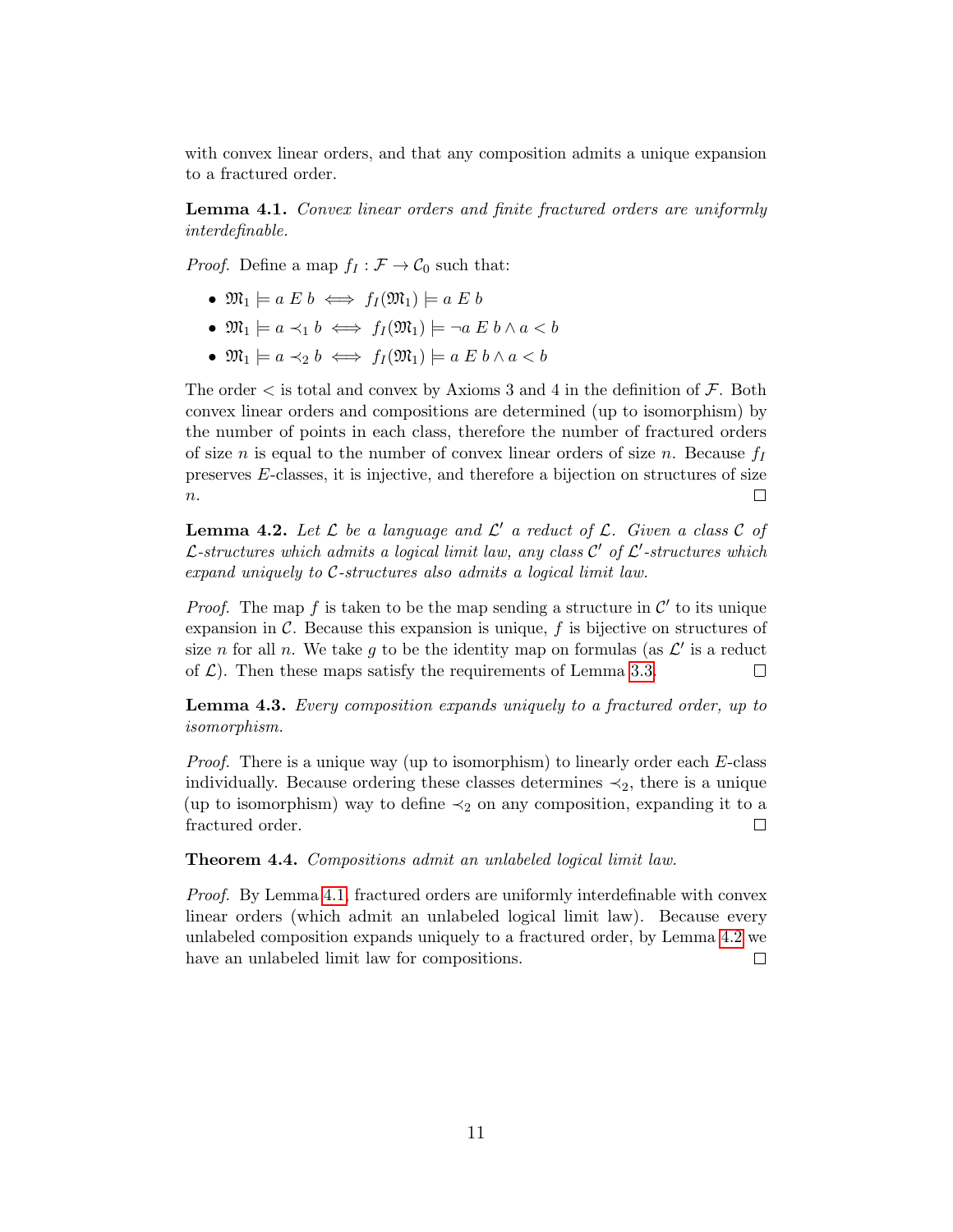# 5 Questions

Our methods prove only an unlabeled limit law for compositions, hence, it is natural to ask the following:

#### Question 5.1. Do compositions admit a labeled logical limit law?

The original motivation for this work was to consider limit laws for permutation classes. Compton [\[2\]](#page-11-1) devised a method for proving limit laws on classes of structures based on analyzing growth rate, i.e., function counting the number of unlabeled structures of size  $n$  in the class, for each  $n$ , assuming the classes are closed under disjoint union. Although linearly ordered structures are not closed under disjoint union, ⊕ provides a non-symmetric analogue.

<span id="page-11-2"></span>Question 5.2. Can the method of Compton outlined in [\[2\]](#page-11-1) be extended to classes of ordered structures using the  $\oplus$  operation?

In particular, Compton's method shows that slow growth rate gives rise to limit laws. Although the class of all permutations has growth rate n!, any other class has at most exponential growth rate [\[11\]](#page-12-9), which is comparatively slow.

A positive answer to Question [5.2](#page-11-2) would suggest the following, although it might be approached by other means.

Question 5.3. Do all sum-closed permutation classes (besides the class of all permutations) admit a logical limit law?

The gap in growth rates between proper permutation classes and the class of all permutations is one manifestation of the fact that proper permutation classes are comparatively tame. This is also witnessed by the fact that they have bounded twin-width, in the sense of [\[4\]](#page-12-10), which may help answer the following.

Question 5.4. Do all permutation classes (besides the class of all permutations) admit a logical limit law?

## 5.1 Acknowledgements

We thank the referees for their comments improving the exposition of the paper.

# References

- <span id="page-11-0"></span>[1] Michael Albert, Mathilde Bouvel, and Valentin Féray. Two first-order logics of permutations. Journal of Combinatorial Theory, Series A, 171:105158, 2020.
- <span id="page-11-1"></span>[2] Jason P. Bell and Stanley N. Burris. Compton's Method for Proving Logical Limit Laws. Model Theoretic Methods in Finite Combinatorics (M. Grohe and JA Makowsky, Eds.), Contemporary Mathematics, 558:97–128, 2011.